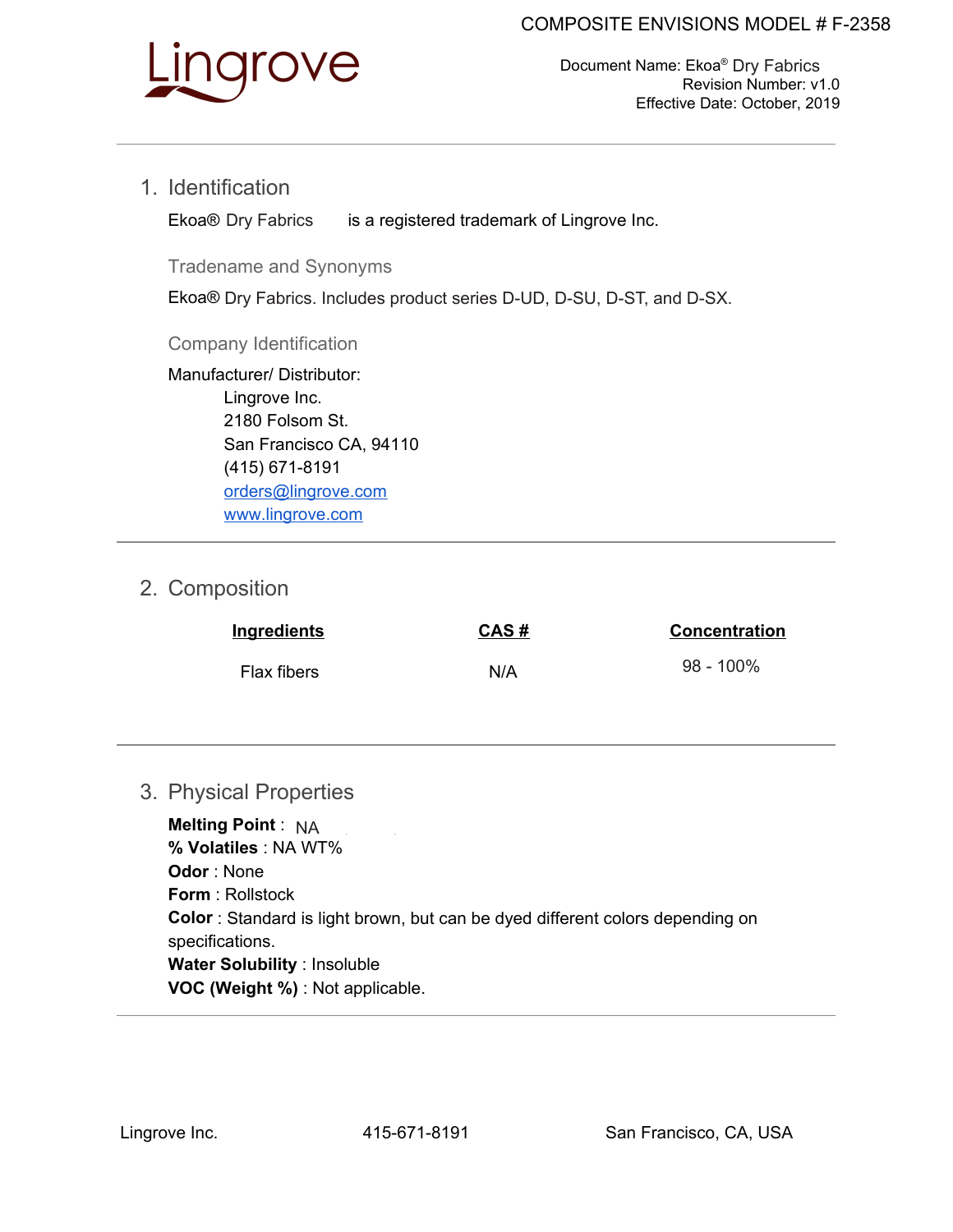

# 4. Hazardous Reactivity

**Overview** 

This is product is not classified as hazardous.

Incompatibility with Other Materials

None reasonably foreseeable.

**Decomposition** 

Decomposition temperature : 250°C (482°F) Hazardous gas/ vapour produced are CO,  $CO<sub>2</sub>$ , aldehyde and organic compounds.

#### Polymerization

Polymerization will not occur.

Other Hazards

The exact nature of the decomposition products will depend upon exposure conditions temperature, access to oxygen, flaming and presence of other materials.

## 5. Explosion Hazard and Fire Data

Flammable Properties

**Unusual fire, explosion hazards** None known. An electrostatic charge can be combusted only with different charge can be computed on  $\mathbb{R}$ 

#### **Hazardous Combustion Products**

Combustible. Hazardous gases/vapours produced in fire are carbon monoxide, carbon dioxide and aldehydes.

Extinguishing Media

Water, foam, dry chemical and  $CO<sub>2</sub>$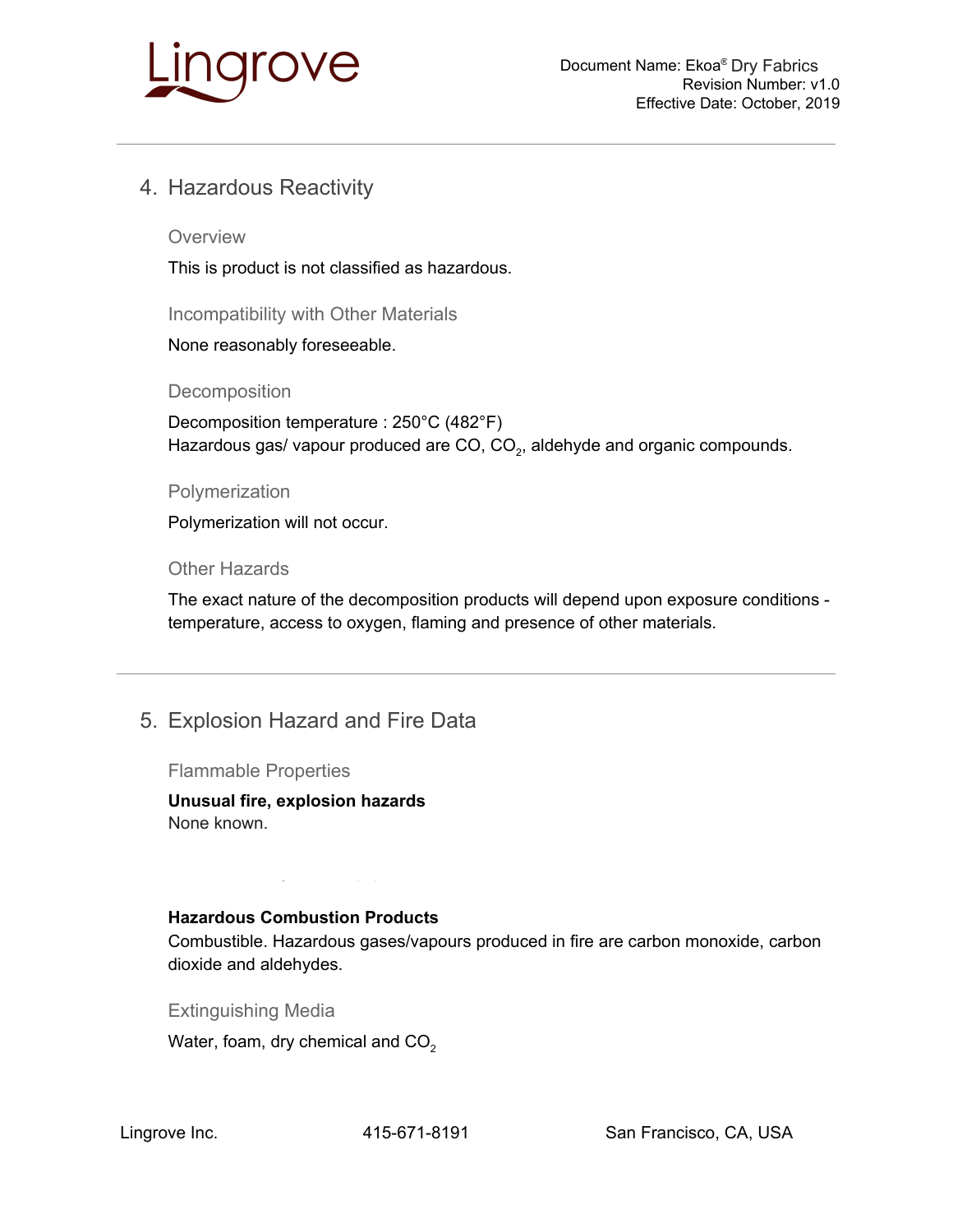

### 6. Health Hazard

**Ingestion** : Non-Toxic **Inhalation**: None known. **Eye, Skin, Ear** : Non-Toxic **Chronic Effects** : None known. **Medical Conditions** : None aggravated by exposure known. **Carcinogenicity Information** : None known.

# 7. Precautions for Safe Handling and Storage

**Handling** : Wear personal protective equipment. Use good housekeeping to keep contamination to a minimum.

**Storage** : Store in a clean, cool, dry conditions, away from direct sunlight. Keep away from sources of ignition.

The data in this Material Safety Data Sheet are related only to the specific material designated herein and do not relate to its use in combination with any other material or in any process. Information given is offered in good faith as accurate, but without guarantee. Conditions of use and suitability of the product for particular uses are beyond our control. All risks of the product are therefore assumed by the user.

### 8. Emergency and First Aid

**Inhalation** : None. **Skin Contact** : Not expected to produce any effects. **Eye Contact** : None. If it is in the occurs, get medical attention. If it is in the occurs, get medical attention. **Ingestion** : None.